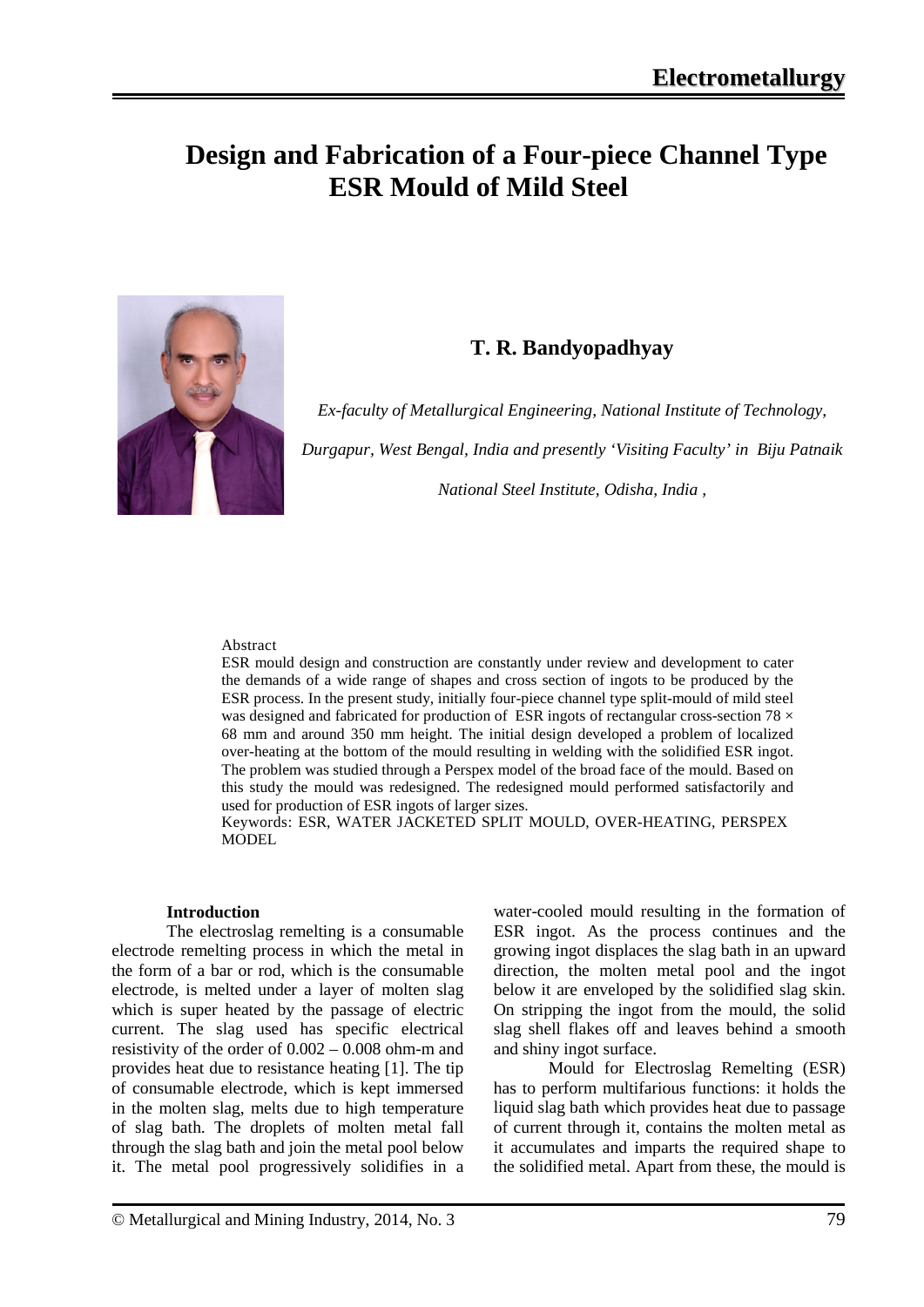# **Electrometallurgy**

also required to transfer a major portion of the heat generated in the process through its wall to the cooling water and also, to conduct a substantial current during the process. Efficient mould design and fabrication, therefore, has a considerable bearing on the production of ingots through ESR

The main criteria for the selection of the material for mould fabrication are good thermal conductivity and ability to withstand the thermal shock. Copper is the favourite choice for the mould material because of its high thermal and electrical conductivity. As a result copper can be used for fabrication of mould up to a section thickness of around 20 mm  $^{[1]}$ . But the main disadvantage with copper is its cost. Moreover, it has been found that mild steel moulds, for short runs e.g. 50-60 heats, are more economical than copper moulds because of noticeable lower cost, high adaptability to manufacture and ease of repair  $\frac{1}{1}$ .

In the present investigation four–piece rectangular channel type mould of smaller dimension was initially fabricated from mild steel, tested and subsequently larger moulds were fabricated to carry out ESR melts.

### **Experimental**

Four mild steel channels, two channels each of 450 mm high, 150 mm width and 7.5 mm thickness and the other two each of 450 mm, 75 mm width height and 7.5 mm were selected for fabrication of the four–piece rectangular channel type mould. Both the inner and specially the outer surface which will form the mould face of each of the channel was ground and cleaned.

Back side of each of the channel was welded with a back up plate of 430 mm high and 6.5 mm thick with the help of spacer pins in order to keep a uniform gap of 5 mm throughout and also to form opening in the form of slit for inlet and outlet of water at the two ends of the channel. The slit at each end was covered by a distribution box for cooling water into the slit.

In the present investigation ESR ingots of  $78 \times 68$  mm cross section and around 350 mm height were produced from 40 mm round electrodes in a water jacketed four-piece splitmould of mild steel (Fig. 1). Out of the four-piece split-mould, two–piece each is of 75 mm width and 450 mm height (narrow-face) and the other two– piece each is of 150 mm width and 450 mm height (broad-face). The cooling water entered through a pipe fitted at the bottom into a distribution box (pressure equalizer) that in turn fed the water into cooling channel of 5 mm gap through an opening. The cooling water outlet pipe was fitted at the top of the mould. During ESR, the current, voltage

and average power input were maintained at 1300 A,  $32 \pm 2$  V and 41 kW respectively.



**Fig.1** ESR mould showing 2 pieces forming half the mould

The value of heat flux in ESR mould is usually of the order of 1 MW  $m<sup>-2</sup>$  which is far less than in continuous casting of the order of 2-2.5 MW  $m<sup>2</sup>$ <sup>1</sup>. This is because the ESR process is characterized by the formation of thin solidified slag skin of around 1-2 mm on the inside face of the mould which reduces heat transfer from the solidified ingot to the cooling water via mould. Accordingly, water flow velocity in the watercooling channel is required to be  $1.4 \text{ m s}^{-1}$ . In the present case the cooling water velocity was maintained at  $1.08 \text{ m s}^{-1}$  resulting in volumetric water flow rate of 40 L  $min^{-1}$ .

Initially at the bottoms of the both broad and narrow–face mould a cut out was given with the view of obtaining a smoother flow of water into the cooling channel. But, in the initial melts moulds were getting overheated at a height of about 40 mm from the bottom (Fig. 1). As a result, the solidified ingot used to stick with the mould at that over-heated zone causing great difficulty in stripping of the solidified ingot. Therefore, a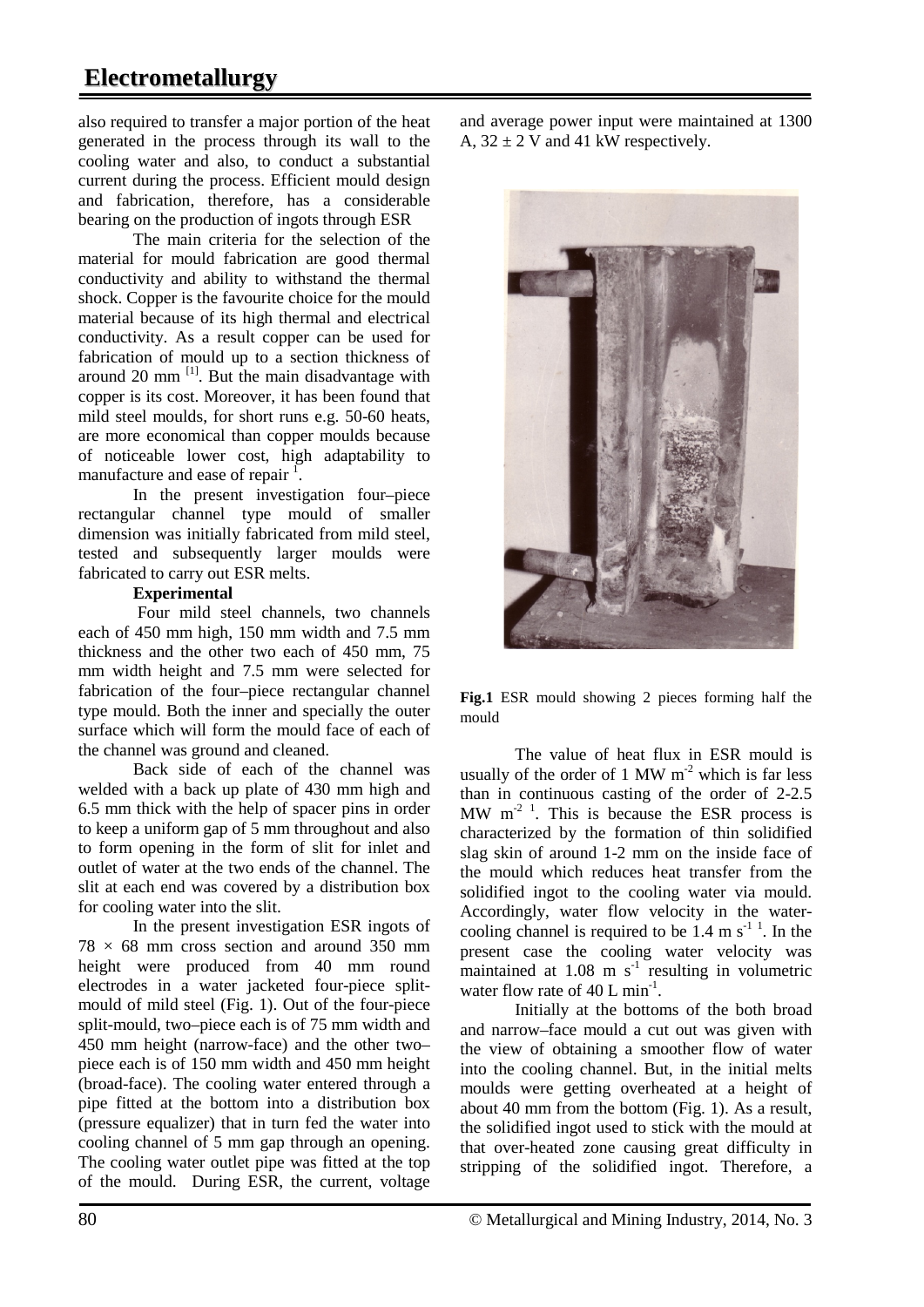Perspex model of the broad face of the mould was made to visualize the effect of the shape and width of the cut out through which water entered into the

 $0.00$ 

**Fig. 2** Perspex model of the broad face of the ESR mould

cooling channel from the pressure equalizer, on the flow characteristics of the cooling water (Fig. 2).

During the study of the model it was observed that the water entered the cooling channel right through the edge of the contour of the cut-out since this offered a less resistance path to the flow of water. This resulted in non-wetting of the space between the bottom of the mould and the edge of the contour causing entrapment of air bubbles. Eventually, the mould got over-heated in that zone. Based on this study two faces of the mould were redesigned by replacing the contour in the form of cut-out with an opening in the form of a slit of 10 mm for the entry of the cooling water in the channel. The new design of the mould is shown in **Fig 3**.



**Fig. 3** Two faces of the ESR mould

During the trial runs with the redesigned mould the current, voltage and average power input were maintained at 1300 A,  $34 \pm 2$  V and 41 kW respectively during ESR of mild steel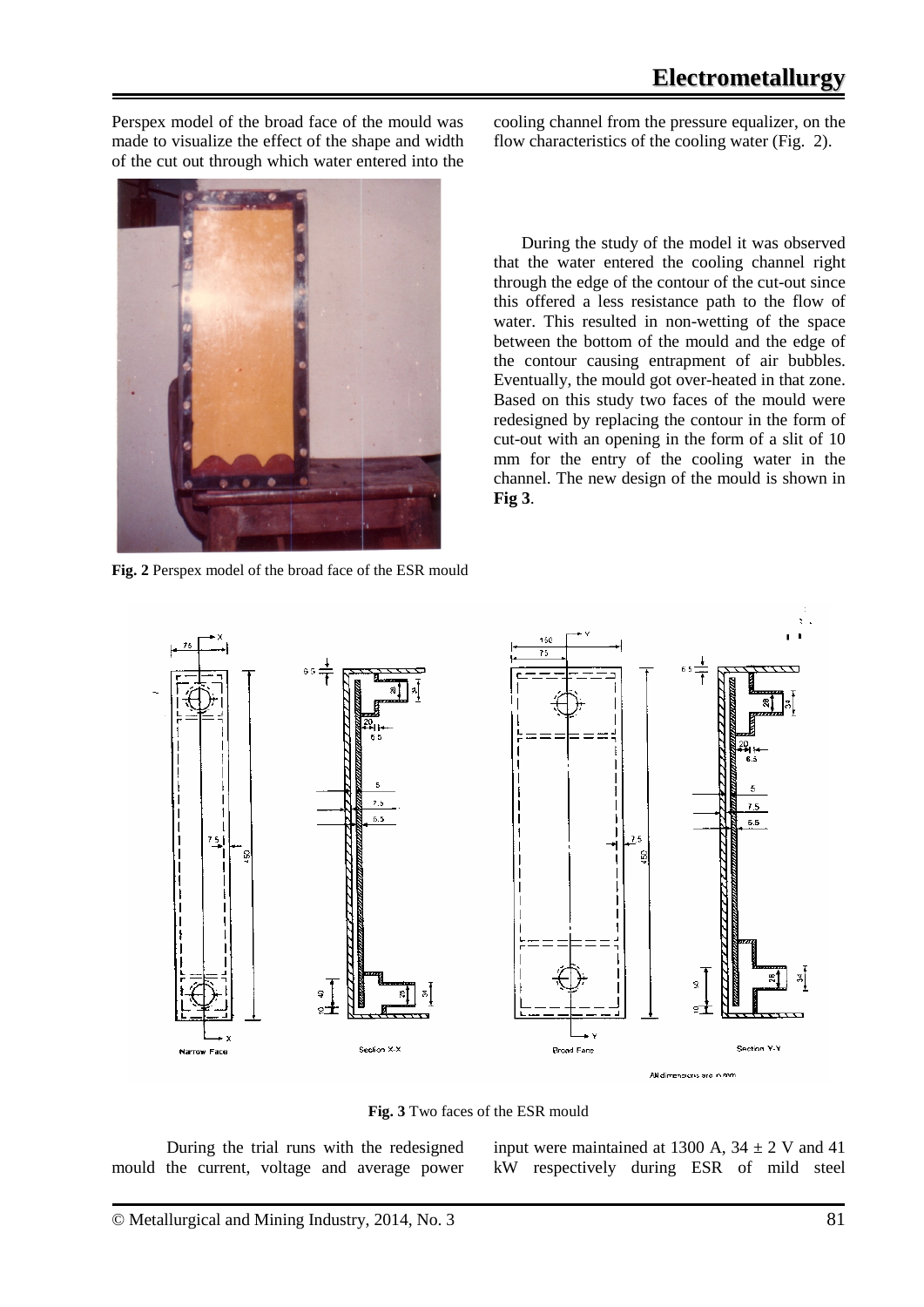# **Electrometallurgy**

electrode. The difference in temperature between the outlet and inlet water during ESR was found to be  $5^0C$ . The redesigned mould performed satisfactorily and ESR ingots were produced without any problem of sticking of the ESR ingot of the ESR ingots produced during the trial runs was 12 kg.



**Fig. 4** ESR ingot produced using redesigned mould in trial runs

After successful trials with the mould, the design was employed for fabrication four - piece mild steel channel mould for production of larger size ESR ingots (Fig. 5a and 5b). The ESR ingots produced were of various cross sections in the form square (500 x 150 x 150 mm) to slab (600 x 280 x 80 mm). The power input was in the range from 100 - 120 kW.

with the mould. An ESR ingot produced during the trial runs is shown in (**Fig. 4**). The average weight



**Fig. 5a** ESR slab produced by using produced by redesigned mould



**Fig. 5b** ESR ingot of square cross section produced by using redesigned mould